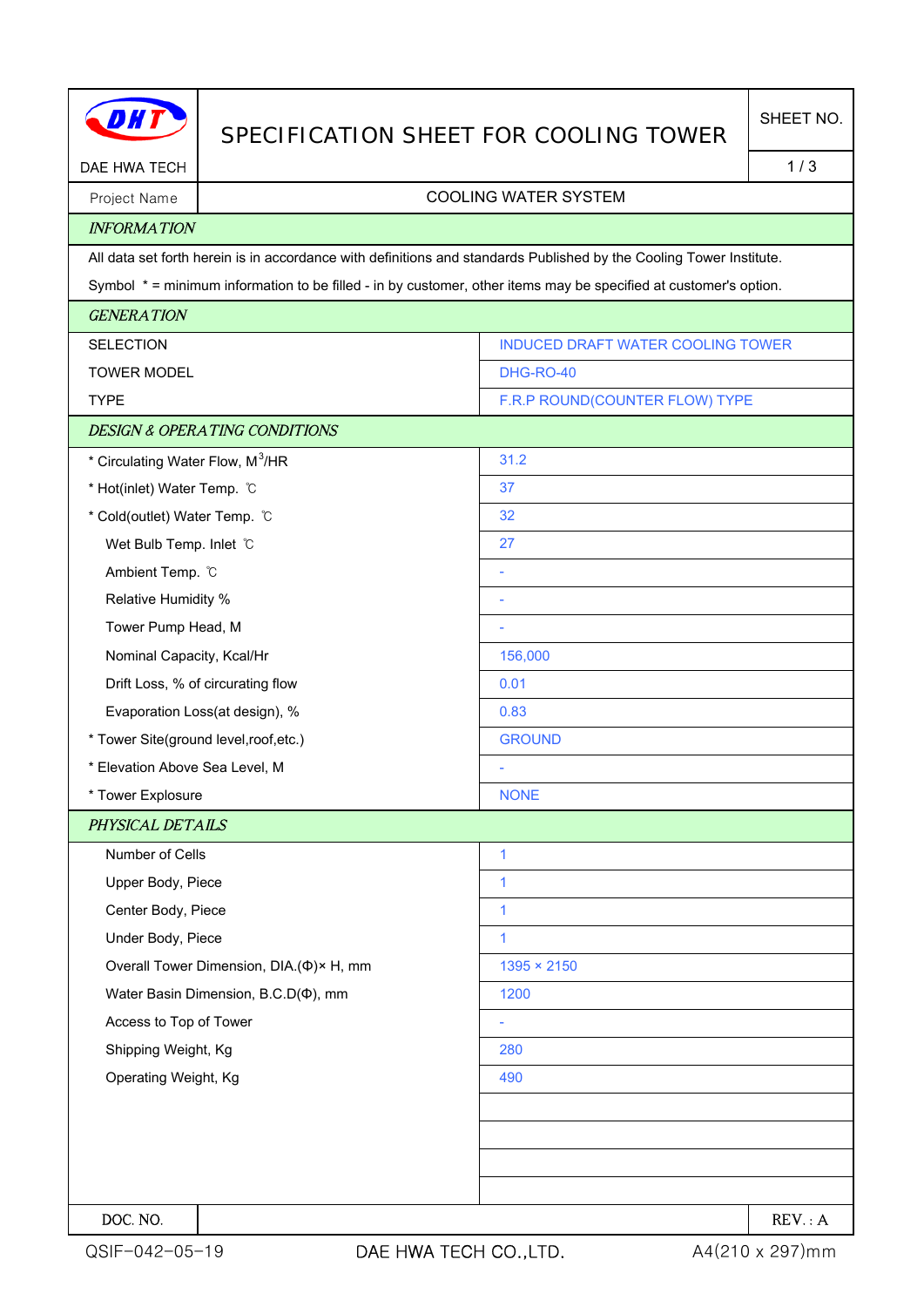

## SPECIFICATION SHEET FOR COOLING TOWER

DAE HWA TECH 2/3

## Project Name Name COOLING WATER SYSTEM

| <b>MATERIALS OF CONSTRUCTION</b> |                                  |                          |  |  |
|----------------------------------|----------------------------------|--------------------------|--|--|
| Frame work Members               |                                  |                          |  |  |
| Casing                           |                                  | <b>F.R.P 5t</b>          |  |  |
| Filler                           |                                  | <b>P.P 0.4t</b>          |  |  |
| <b>Filler Support</b>            |                                  | SS400+H.D.G              |  |  |
| <b>Drift Eliminators</b>         |                                  | $\overline{\phantom{a}}$ |  |  |
| Water Distribution - Type        |                                  | <b>Sprinkler Pipe</b>    |  |  |
| Material                         |                                  | P.V.C                    |  |  |
| Center Pipe                      |                                  | P.V.C                    |  |  |
| <b>Suction Tank</b>              |                                  |                          |  |  |
| Motor Support                    |                                  | SS400+H.D.G              |  |  |
| Support Frame                    |                                  | $\overline{\phantom{a}}$ |  |  |
| Leg                              |                                  | ÷,                       |  |  |
| Ladder                           |                                  | $\overline{\phantom{a}}$ |  |  |
|                                  | <b>WATER PIPING CONSTRUCTION</b> |                          |  |  |
| Water Inlet                      | Number                           | $\mathbf{1}$             |  |  |
|                                  | Size                             | <b>80A</b>               |  |  |
|                                  | Height                           | 기초로부터 INLET 중심부까지 160mm  |  |  |
| <b>Water Outlet</b>              | Number                           | $\mathbf{1}$             |  |  |
|                                  | Size                             | 80A                      |  |  |
|                                  | Height                           | 기초로부터 OUTLET 중심부까지 160mm |  |  |
| Center pipe                      | Number                           | $\overline{1}$           |  |  |
|                                  | Size                             | <b>80A</b>               |  |  |
| <b>Suction Tank</b>              | Number                           | $\overline{\phantom{a}}$ |  |  |
|                                  | Size                             | $\overline{\phantom{a}}$ |  |  |
| Sprinkler                        | Number                           | $\mathbf{1}$             |  |  |
|                                  | Size                             | <b>80A</b>               |  |  |
| Sprinkler Pipe                   | Number                           | $\overline{\mathbf{4}}$  |  |  |
|                                  | Size                             | <b>40A</b>               |  |  |
| Drain                            | Number                           | $\mathbf{1}$             |  |  |
|                                  | Size                             | 25A                      |  |  |
| Overflow                         | Number                           | $\mathbf{1}$             |  |  |
|                                  | Size                             | 25A                      |  |  |
| Auto. Make-up                    | Number                           | $\mathbf{1}$             |  |  |
|                                  | Size                             | 20A                      |  |  |
| Manual Make-up<br>Number         |                                  | ä,                       |  |  |
|                                  | Size                             | ÷                        |  |  |
| DOC. NO.                         |                                  | REV: A                   |  |  |